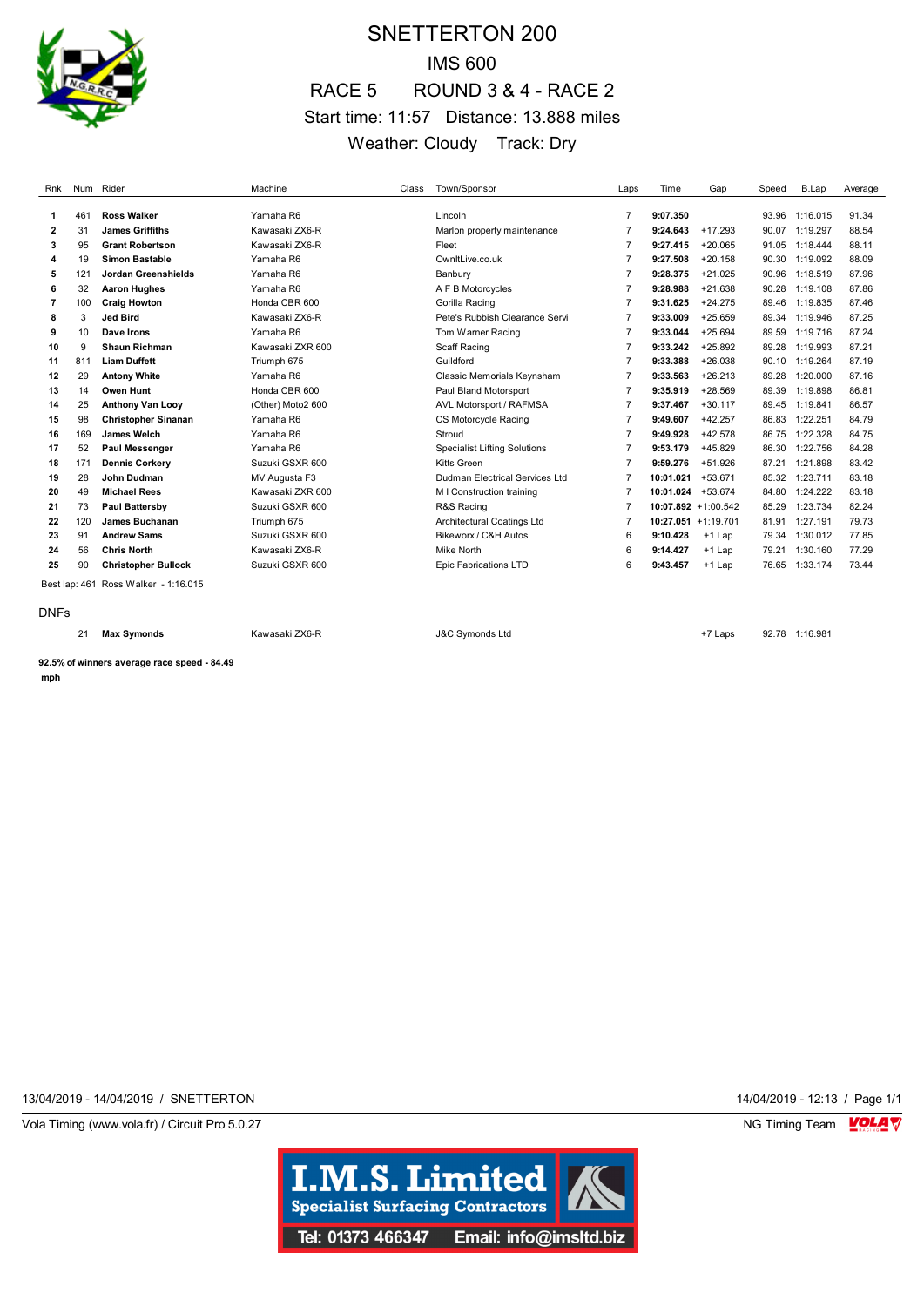

#### Lap Time

Aaron Hughes

|   | <b>START</b> |
|---|--------------|
| 1 |              |
| 2 | 1:21.039     |
| 3 | 1:20.116     |
| 4 | 1.20 236     |
| 5 | 1:19.881     |
| 6 | 1:19.798     |
| 7 | 1:19.108     |
|   |              |

#### Andrew Sams

ſ

|   | <b>START</b> |
|---|--------------|
| 1 |              |
| 2 | 1:30.154     |
| 3 | 1:30 156     |
| 4 | 1:31.226     |
| 5 | 1:30.213     |
| հ | 1:30.012     |

#### Anthony Van Looy

|   | <b>START</b> |
|---|--------------|
| 1 |              |
| 2 | 1:24.095     |
| 3 | 1:20.565     |
| 4 | 1:20.552     |
| 5 | 1:20.191     |
| 6 | 1:19.841     |
|   | 1:20.029     |

#### Antony White

|   | <b>START</b> |
|---|--------------|
| 1 |              |
| 2 | 1:20.969     |
| 3 | 1.21 724     |
| 4 | 1:20.000     |
| 5 | 1:20.044     |
| հ | 1:20.372     |

## SNETTERTON 200 IMS 600 RACE 5 ROUND 3 & 4 - RACE 2 LAP TIMES

| Lap | Time     |
|-----|----------|
|     | 1:20.119 |
|     |          |

### Lap Time 1:20.169 1:19.943 1:20.845

#### Chris North

| <b>START</b> |          |  |  |  |
|--------------|----------|--|--|--|
| 1            |          |  |  |  |
| 2            | 1:31.023 |  |  |  |
| 3            | 1:31 186 |  |  |  |
| 4            | 1:31.568 |  |  |  |
| 5            | 1:31.058 |  |  |  |
| 6            | 1:30.160 |  |  |  |

#### Christopher Bullock

|   | START    |
|---|----------|
| 1 |          |
| 2 | 1:36.914 |
| 3 | 1:38.025 |
| 4 | 1:35.825 |
| 5 | 1:35.012 |
| 6 | 1:33.174 |

#### Christopher Sinanan

|   | START    |
|---|----------|
| 1 |          |
| 2 | 1:22.716 |
| 3 | 1.22.972 |
| 4 | 1.22.887 |
| 5 | 1:23.153 |
| 6 | 1:22.251 |
| 7 | 1.22.565 |
|   |          |

# Craig Howton

|   | <b>START</b> |
|---|--------------|
| 1 |              |
| 2 | 1:20.740     |
| 3 | 1:20.517     |
| 4 | 1:19.835     |
|   |              |

# Dave Irons

|   | <b>START</b> |
|---|--------------|
| 1 |              |
| 2 | 1:20.402     |
| 3 | 1.20 406     |
| 4 | 1:19.716     |
| 5 | 1:20.671     |
| 6 | 1:20.118     |
|   | 1:20.290     |

#### Dennis Corkery

| START |          |  |  |  |  |
|-------|----------|--|--|--|--|
| 1     |          |  |  |  |  |
| 2     | 1:23.950 |  |  |  |  |
| 3     | 1:23.224 |  |  |  |  |
| 4     | 1:21.898 |  |  |  |  |
| 5     | 1.23.393 |  |  |  |  |
| 6     | 1:22.675 |  |  |  |  |
|       | 1:30 811 |  |  |  |  |

#### Grant Robertson **START 1:21.786 1:20.698 1:19.756**

 **1:19.615 1:18.640 1:18.444**

| James Buchanan |  |
|----------------|--|
|                |  |

START

13/04/2019 - 14/04/2019 / SNETTERTON 14/04/2019 - 12:11 / Page 1/3

Vola Timing (www.vola.fr) / Circuit Pro 5.0.27 NG Timing Team VOLA V

**I.M.S. Limited Specialist Surfacing Contractors** Tel: 01373 466347 Email: info@imsltd.biz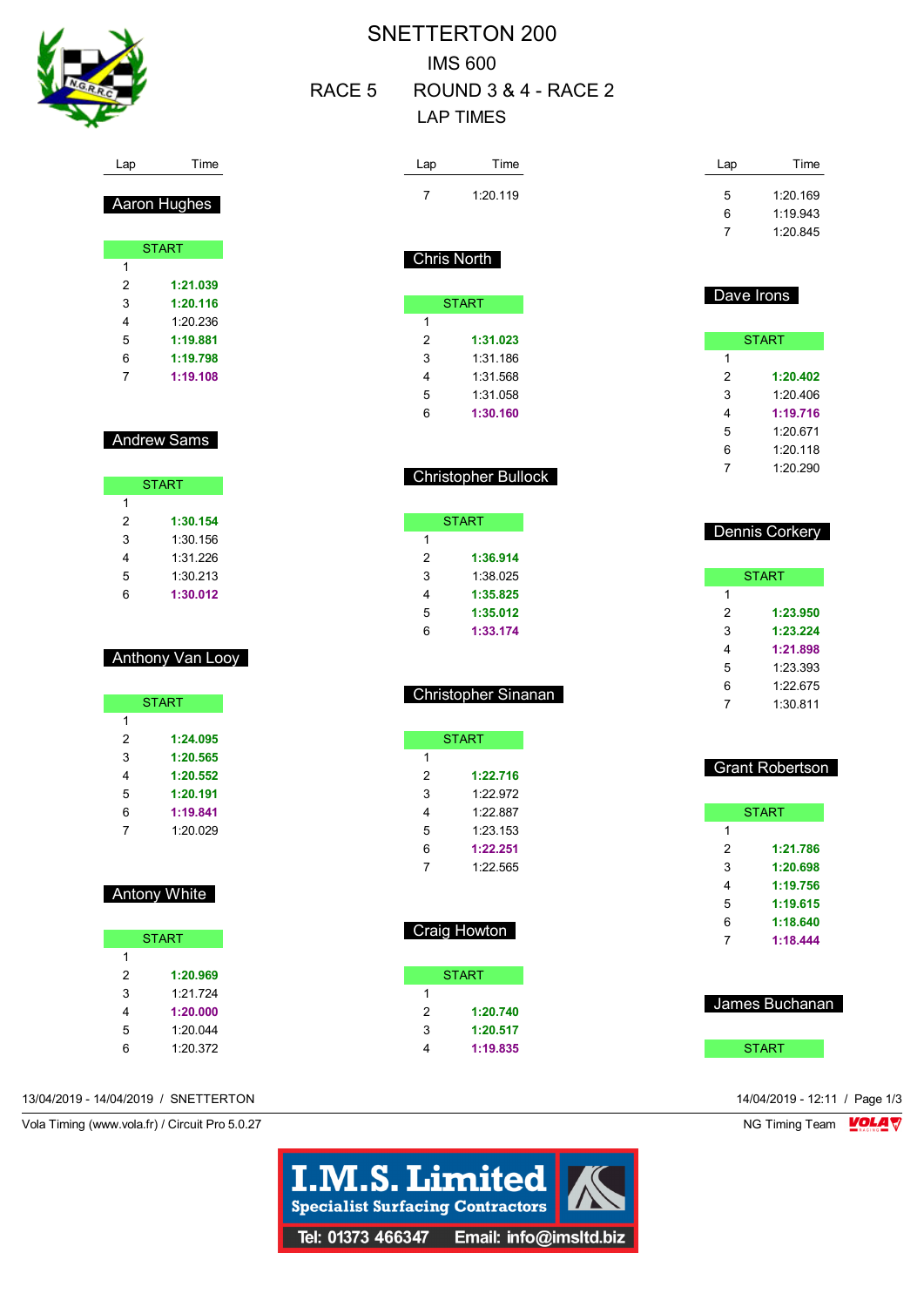SNETTERTON 200 IMS 600 RACE 5 ROUND 3 & 4 - RACE 2 LAP TIMES

| Lap | Time     |
|-----|----------|
|     |          |
| 1   |          |
| 2   | 1:27.191 |
| 3   | 1:28.232 |
| 4   | 1:29.138 |
| 5   | 1.28581  |
| 6   | 1.28 727 |
| 7   | 1:29.100 |
|     |          |

#### James Griffiths

| <b>START</b> |          |  |
|--------------|----------|--|
| 1            |          |  |
| 2            | 1:19.297 |  |
| 3            | 1:20007  |  |
| 4            | 1.19.307 |  |
| 5            | 1.19876  |  |
| 6            | 1:19.913 |  |
|              | 1:19.696 |  |

#### James Welch

|   | <b>START</b> |
|---|--------------|
| 1 |              |
| 2 | 1:24.894     |
| 3 | 1:23.183     |
| 4 | 1:22.887     |
| 5 | 1:22.826     |
| 6 | 1:22.328     |
|   | 1:22.365     |

#### Jed Bird

| <b>START</b> |          |
|--------------|----------|
| 1            |          |
| 2            | 1:20.871 |
| 3            | 1:20.568 |
| 4            | 1:20.104 |
| 5            | 1:19.946 |
| 6            | 1:19.956 |
|              | 1:21.399 |

#### John Dudman

|   | <b>START</b> |
|---|--------------|
| 1 |              |
| 2 | 1:24.433     |
| 3 | 1:23.945     |
| 4 | 1.24 271     |
| 5 | 1:24.036     |
| 6 | 1:24.718     |
|   | 1:23.711     |

| Lap | Time                       |
|-----|----------------------------|
|     | <b>Jordan Greenshields</b> |
|     |                            |
|     | <b>START</b>               |
| 1   |                            |
| 2   | 1:21.143                   |
| 3   | 1:20.693                   |
| 4   | 1:20.342                   |
| 5   | 1:19.735                   |
| 6   | 1.20108                    |
| 7   | 1:18.519                   |

| Liam Duffett |              |  |
|--------------|--------------|--|
|              | <b>START</b> |  |
| 1            |              |  |
| 2            | 1:19.942     |  |
| 3            | 1.20 724     |  |
| 4            | 1:19.264     |  |
| 5            | 1.20 389     |  |
| 6            | 1.20 263     |  |
| 7            | 1:20.373     |  |

| Max Symonds |
|-------------|
|-------------|

|   |   | <b>START</b> |
|---|---|--------------|
|   |   |              |
| 2 |   | 1:17.605     |
|   | з | 1:16.981     |

Michael Rees

|   | START    |
|---|----------|
| 1 |          |
| 2 | 1:24.655 |
| 3 | 1:24.292 |
| 4 | 1.24 770 |
| 5 | 1:24.690 |
| 6 | 1.24.335 |
| 7 | 1:24.222 |

|   | <b>START</b> |
|---|--------------|
| 1 |              |
| 2 | 1:20.754     |
| 3 | 1:19.898     |
|   |              |

Owen Hunt

| Lap | Time     |
|-----|----------|
| 4   | 1.20.934 |
| 5   | 1.22.981 |
| 6   | 1:23.281 |
| 7   | 1.22.629 |
|     |          |

#### Paul Battersby

| <b>START</b> |          |  |  |  |  |
|--------------|----------|--|--|--|--|
| 1            |          |  |  |  |  |
| 2            | 1:25.904 |  |  |  |  |
| 3            | 1:24.849 |  |  |  |  |
| 4            | 1:24.613 |  |  |  |  |
| 5            | 1.24 792 |  |  |  |  |
| 6            | 1:23.734 |  |  |  |  |
| 7            | 1.24 714 |  |  |  |  |

#### Paul Messenger

| START |          |  |  |  |  |
|-------|----------|--|--|--|--|
| 1     |          |  |  |  |  |
| 2     | 1:23.283 |  |  |  |  |
| 3     | 1:23.578 |  |  |  |  |
| 4     | 1:23.313 |  |  |  |  |
| 5     | 1:23.459 |  |  |  |  |
| 6     | 1:23.130 |  |  |  |  |
|       | 1:22.756 |  |  |  |  |

#### Ross Walker

| <b>START</b> |          |  |  |  |
|--------------|----------|--|--|--|
| 1            |          |  |  |  |
| 2            | 1:17.069 |  |  |  |
| 3            | 1:16.015 |  |  |  |
| 4            | 1:16.611 |  |  |  |
| 5            | 1.17457  |  |  |  |
| 6            | 1:16.975 |  |  |  |
| 7            | 1.18474  |  |  |  |
|              |          |  |  |  |

#### Shaun Richman

| <b>START</b> |          |  |  |  |  |
|--------------|----------|--|--|--|--|
| 1            |          |  |  |  |  |
| 2            | 1:20.381 |  |  |  |  |
| 3            | 1:20.188 |  |  |  |  |
| 4            | 1:19.993 |  |  |  |  |
| 5            | 1:20.184 |  |  |  |  |
| 6            | 1.20 041 |  |  |  |  |
|              | 1.21169  |  |  |  |  |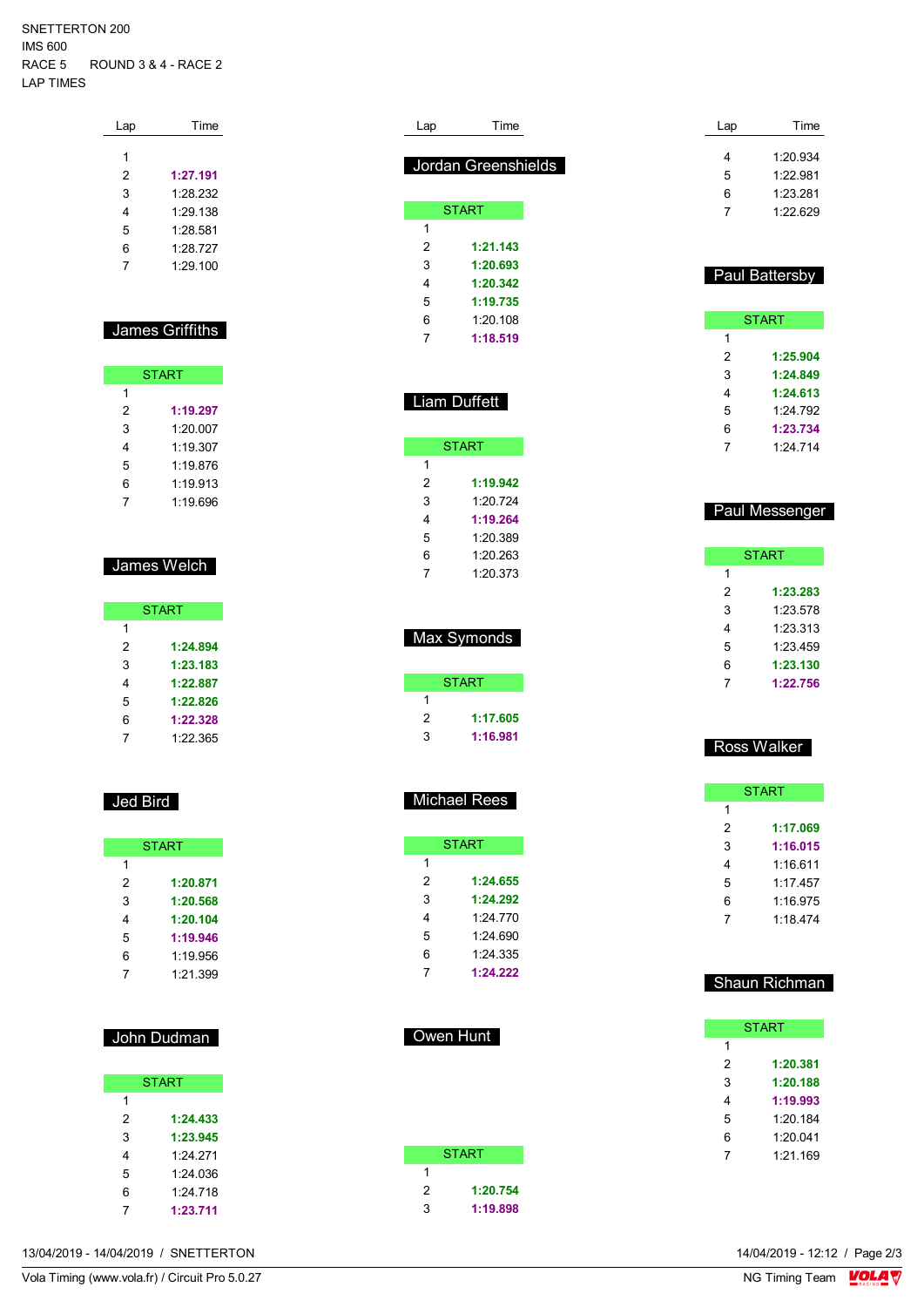SNETTERTON 200 IMS 600 RACE 5 ROUND 3 & 4 - RACE 2 LAP TIMES

Lap Time

#### Simon Bastable

|   | <b>START</b> |
|---|--------------|
| 1 |              |
| 2 | 1:20.592     |
| 3 | 1:20.398     |
| 4 | 1:19.668     |
| 5 | 1:19.092     |
| 6 | 1:19.646     |
|   | 1:19.367     |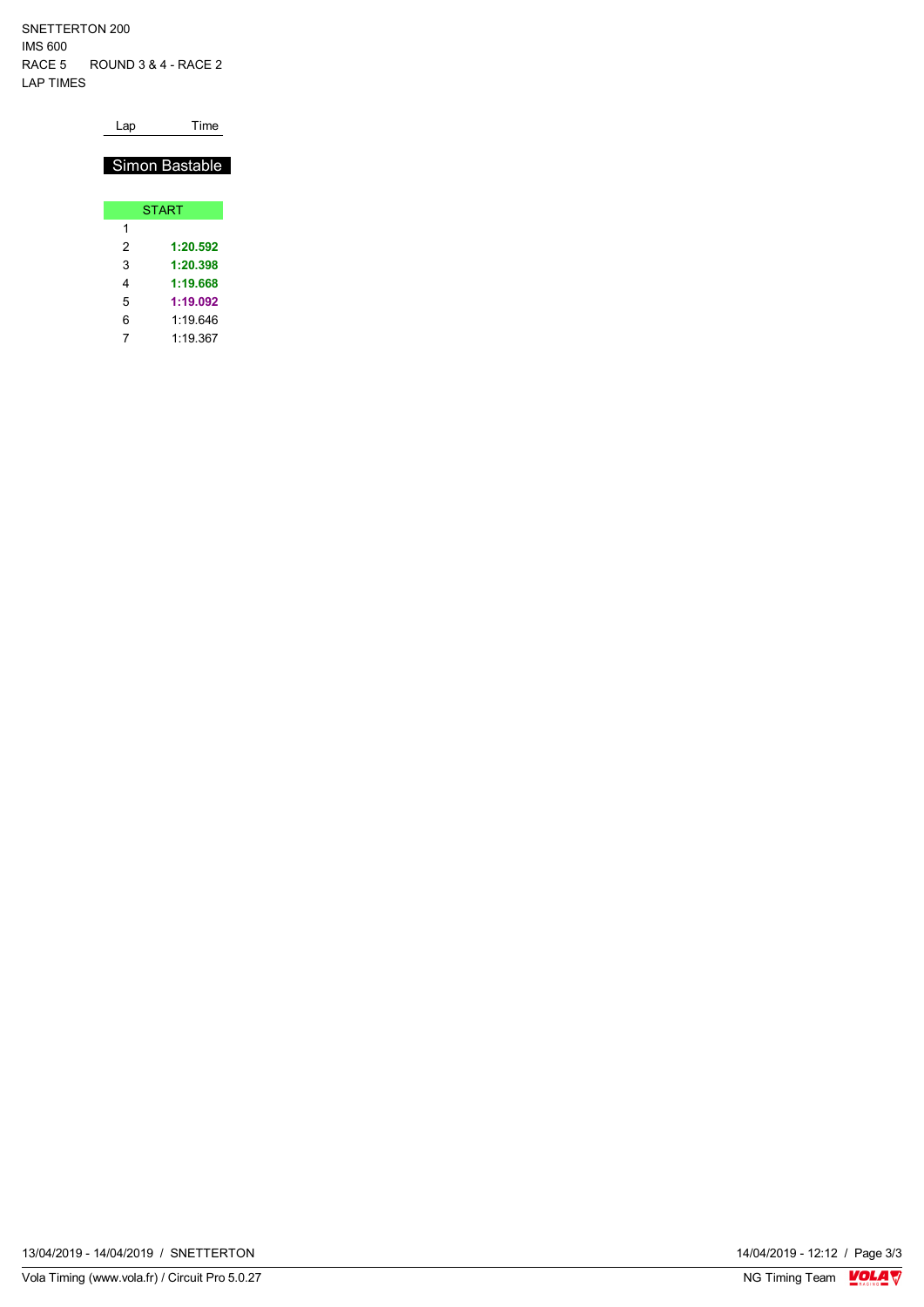

## SNETTERTON 200 IMS 600 RACE 5 ROUND 3 & 4 - RACE 2 LAP CHART

|                  |     | 2.  | 3.   | -4. | 5.  | 6. |     | 8.  | 9.  | 10. | 11. | 12. | 13. | 14. | 15. | 16. | 17. | 18. | 19. | 20. | 21. | 22. | 23. | 24. | 25. | 26. |
|------------------|-----|-----|------|-----|-----|----|-----|-----|-----|-----|-----|-----|-----|-----|-----|-----|-----|-----|-----|-----|-----|-----|-----|-----|-----|-----|
| <b>Start</b>     |     |     |      |     |     |    |     |     |     |     |     |     |     |     |     |     |     |     |     |     |     |     |     |     |     |     |
| Lap <sub>1</sub> | 21  | 461 | 14   | 31  | 121 | 95 | 19  | 32  | 100 | 3   | 29  | 9   | 10  | 169 | 25  | 811 | 98  | 171 | 52  | 49  | 28  | 120 | 91  | 73  | 56  | 90  |
| Lap <sub>2</sub> | 461 | 21  | 31   | 14  | 121 | 19 | 32  | 95  | 100 | 3   | 29  | 9   | 10  | 811 | 98  | 25  | 169 | 52  | 171 | 49  | 28  | 120 | 73  | 91  | 56  | 90  |
| Lap <sub>3</sub> | 461 | 21  | - 31 | 14  | 121 | 19 | 32  | 100 | 95  | 3   |     | 10  | 29  | 811 | 25  | 98  | 169 | 171 | 52  | 49  | 28  | 73  | 120 | 91  | 56  | 90  |
| Lap 4            | 461 | 31  | 14   | 19  | 121 | 32 | 100 | 95  | з   | 9   | 10  | 811 | 29  | 25  | 98  | 171 | 169 | 52  | 49  | 28  | 73  | 120 | 91  | 56  | 90  |     |
| Lap <sub>5</sub> | 461 | 31  | 19   | 121 | 14  | 32 | 95  | 100 | з   | 9   | 10  | 811 | 29  | 25  | 98  | 169 | 171 | 52  | 49  | 28  | 73  | 120 | 91  | 56  | 90  |     |
| Lap6             | 461 | 31  | 19   | 95  | 121 | 32 | 100 | 3   | 9   | 10  | 811 | 14  | 29  | 25  | 98  | 169 | 171 | 52  | 49  | 28  | 73  | 120 | 91  | 56  | 90  |     |
| Lap <sub>7</sub> | 461 | 31  | 95   | 19  | 121 | 32 | 100 | 3   | 10  | 9   | 811 | 29  | 14  | 25  | 98  | 169 | 52  | 171 | 28  | 49  | 73  | 120 |     |     |     |     |

13/04/2019 - 14/04/2019 / SNETTERTON 14/04/2019 - 12:11 / Page 1/1

Vola Timing (www.vola.fr) / Circuit Pro 5.0.27 **NG Timing Team** Vola Timing Team VOLA V

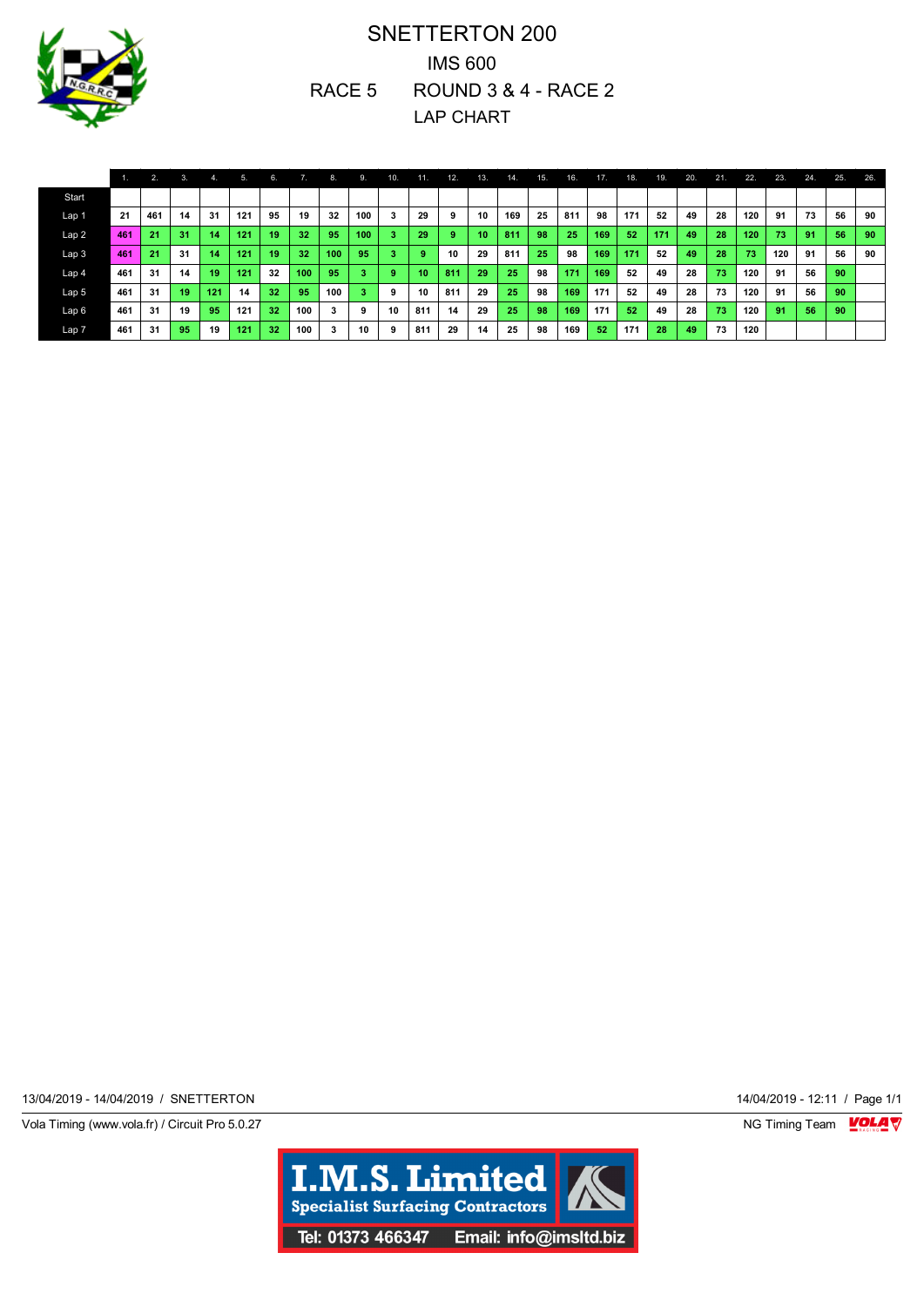

## SNETTERTON 200 IMS 600 RACE 15 ROUND 3 & 4 - RACE 3 STARTING GRID

8 Laps = 15.872 Km



13/04/2019 - 14/04/2019 / SNETTERTON 14/04/2019 - 12:12 / Page 1/1

Vola Timing (www.vola.fr) / Circuit Pro 5.0.27 NG Timing Team NG Timing Team NG Timing Team NG Timing Team NG

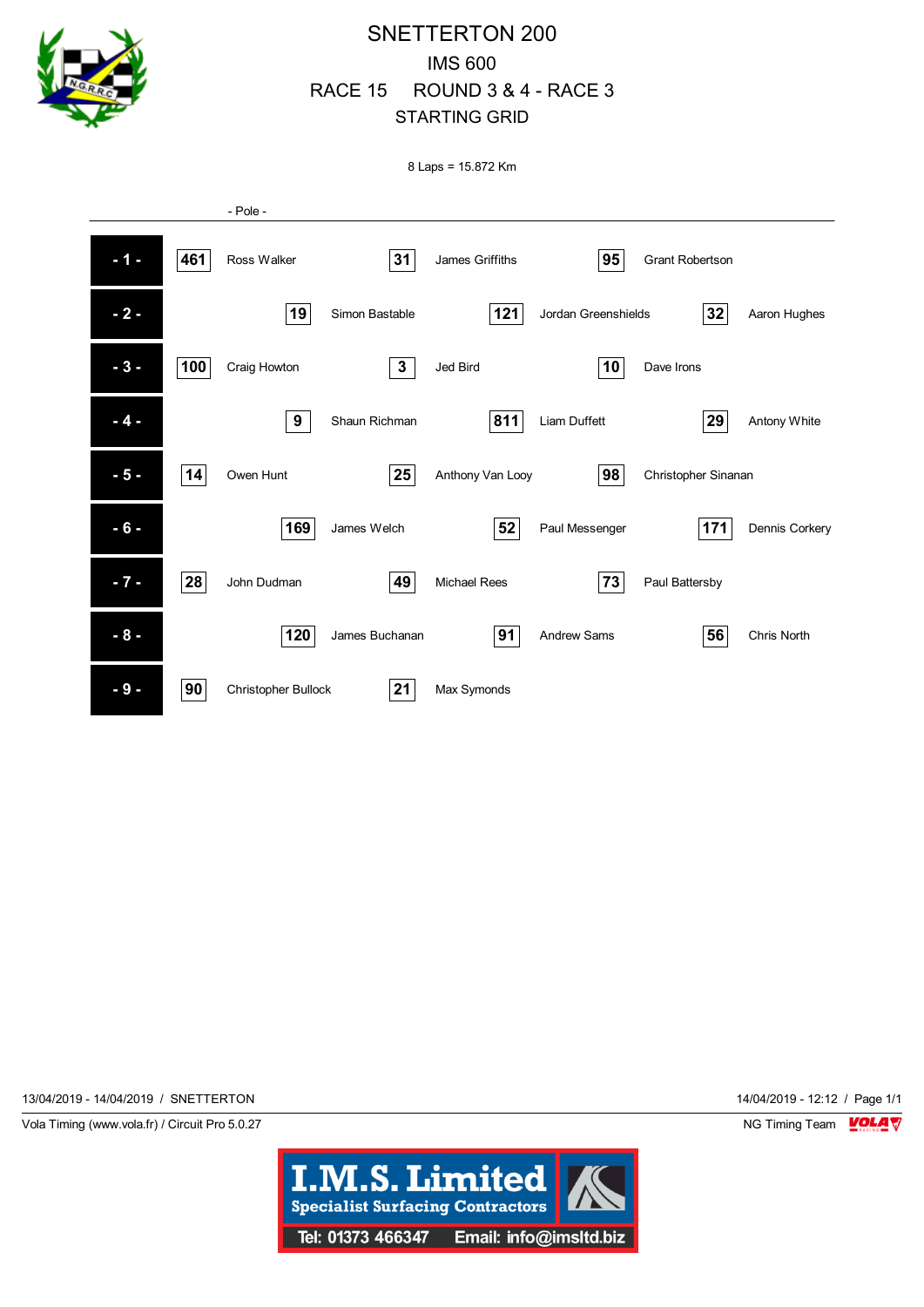

## SNETTERTON 200 IMS 600 RACE 15 ROUND 3 & 4 - RACE 3 Start time: 16:05 Distance: 13.888 miles Weather: Sunnyy Track: Dry

| Rnk | Num | Rider                      | Machine           | Class | Town/Sponsor                   | Laps           | Time                   | Gap                    | Speed | B.Lap    | Average |
|-----|-----|----------------------------|-------------------|-------|--------------------------------|----------------|------------------------|------------------------|-------|----------|---------|
|     | 14  | Owen Hunt                  | Honda CBR 600     |       | Paul Bland Motorsport          | $\overline{7}$ | 9:04.477               |                        | 94.72 | 1:15.399 | 91.82   |
| 2   | 461 | <b>Ross Walker</b>         | Yamaha R6         |       | Lincoln                        |                | 9:04.962               | $+0.485$               | 93.82 | 1:16.123 | 91.74   |
| 3   | 21  | <b>Max Symonds</b>         | Kawasaki ZX6-R    |       | <b>J&amp;C Symonds Ltd</b>     |                | 9:16.656               | $+12.179$              | 91.91 | 1:17.707 | 89.81   |
| 4   | 31  | <b>James Griffiths</b>     | Kawasaki ZX6-R    |       | Marlon property maintenance    |                | 9:17.012               | $+12.535$              | 91.45 | 1:18.094 | 89.75   |
| 5   | 10  | Dave Irons                 | Yamaha R6         |       | Tom Warner Racing              | $\overline{7}$ | 9:17.757               | $+13.280$              | 91.41 | 1:18.129 | 89.63   |
| 6   | 95  | <b>Grant Robertson</b>     | Kawasaki ZX6-R    |       | Fleet                          | $\overline{7}$ | 9:18.413               | $+13.936$              | 91.67 | 1:17.909 | 89.53   |
|     | 19  | <b>Simon Bastable</b>      | Yamaha R6         |       | OwnitLive.co.uk                | 7              | 9:19.372               | $+14.895$              | 91.24 | 1:18.275 | 89.38   |
| 8   | 121 | Jordan Greenshields        | Yamaha R6         |       | Banbury                        |                | 9:24.585               | $+20.108$              | 90.36 | 1:19.039 | 88.55   |
| 9   | 9   | <b>Shaun Richman</b>       | Kawasaki ZXR 600  |       | Scaff Racing                   |                | 9:24.964               | $+20.487$              | 90.74 | 1:18.711 | 88.49   |
| 10  | 3   | Jed Bird                   | Kawasaki ZX6-R    |       | Pete's Rubbish Clearance Servi | $\overline{7}$ | 9:25.791               | $+21.314$              | 90.21 | 1:19.173 | 88.36   |
| 11  | 32  | <b>Aaron Hughes</b>        | Yamaha R6         |       | A F B Motorcycles              | $\overline{7}$ | 9:26.960               | $+22.483$              | 90.71 | 1:18.735 | 88.18   |
| 12  | 29  | <b>Antony White</b>        | Yamaha R6         |       | Classic Memorials Keynsham     |                | 9:29.065               | $+24.588$              | 90.90 | 1:18.574 | 87.85   |
| 13  | 25  | <b>Anthony Van Looy</b>    | (Other) Moto2 600 |       | AVL Motorsport / RAFMSA        |                | 9:29.156               | $+24.679$              | 90.30 | 1:19.088 | 87.84   |
| 14  | 100 | <b>Craig Howton</b>        | Honda CBR 600     |       | Gorilla Racing                 | $\overline{7}$ | 9:30.020               | $+25.543$              | 90.27 | 1:19.119 | 87.71   |
| 15  | 98  | <b>Christopher Sinanan</b> | Yamaha R6         |       | CS Motorcycle Racing           | $\overline{7}$ | 9:43.473               | +38.996                | 88.11 | 1:21.061 | 85.68   |
| 16  | 171 | <b>Dennis Corkery</b>      | Suzuki GSXR 600   |       | Kitts Green                    | $\overline{7}$ | 9:43.825               | $+39.348$              | 88.20 | 1:20.975 | 85.63   |
| 17  | 49  | <b>Michael Rees</b>        | Kawasaki ZXR 600  |       | M I Construction training      |                | 9:50.145               | $+45.668$              | 86.78 | 1:22.302 | 84.71   |
| 18  | 28  | John Dudman                | MV Augusta F3     |       | Dudman Electrical Services Ltd |                |                        | 10:08.964 +1:04.487    | 84.26 | 1:24.760 | 82.10   |
| 19  | 56  | <b>Chris North</b>         | Kawasaki ZX6-R    |       | <b>Mike North</b>              | $\overline{7}$ |                        | $10:22.517 + 1:18.040$ | 81.53 | 1:27.602 | 80.31   |
| 20  | 120 | <b>James Buchanan</b>      | Triumph 675       |       | Architectural Coatings Ltd     | $\overline{7}$ | $10:27.378 + 1:22.901$ |                        | 81.03 | 1:28.138 | 79.69   |
| 21  | 90  | <b>Christopher Bullock</b> | Suzuki GSXR 600   |       | Epic Fabrications LTD          | 6              | 9:25.668               | $+1$ Lap               | 78.17 | 1:31.364 | 75.75   |

Best lap: 14 Owen Hunt - 1:15.399

**92.5% of winners average race speed - 84.93 mph**

13/04/2019 - 14/04/2019 / SNETTERTON 14/04/2019 - 16:17 / Page 1/1

Vola Timing (www.vola.fr) / Circuit Pro 5.0.27 **NG Timing Team** Vola Timing Team VOLA V

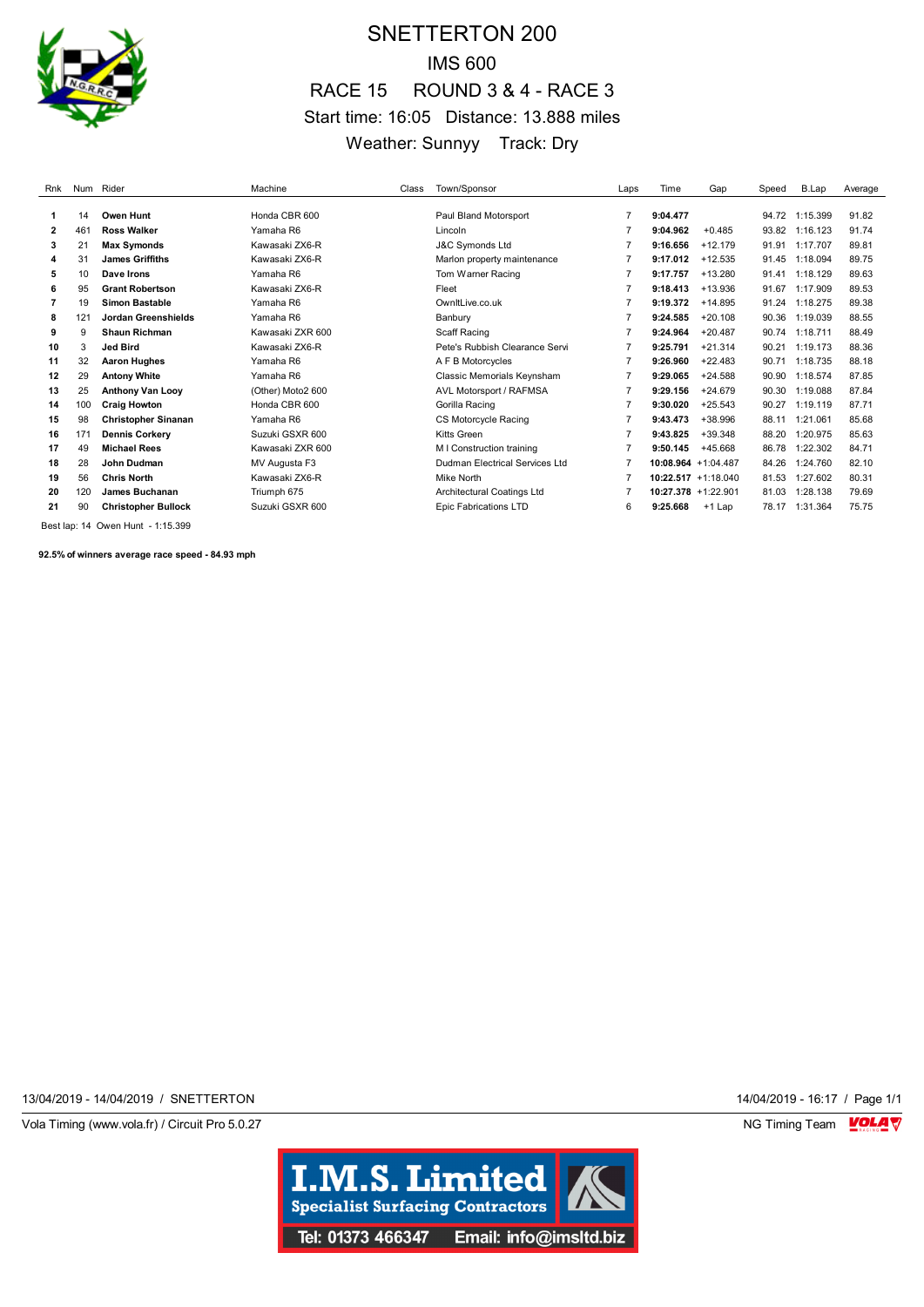

Lap Time

Aaron Hughes

**START** 

 **1:20.698 1:19.640** 1:19.806 **1:19.315** 1:19.533 **1:18.735**

Anthony Van Looy

**START** 

 **1:20.359 1:19.872 1:19.761 1:19.618** 1:20.433 **1:19.088**

Antony White

**START** 

 **1:21.142 1:19.681** 1:20.062 **1:19.279** 1:20.499 **1:18.574**

Chris North

**START** 

 **1:27.750** 1:27.835 **1:27.602** 1:27.736

 $\overline{1}$ 

## SNETTERTON 200 IMS 600 RACE 15 ROUND 3 & 4 - RACE 3 LAP TIMES

| Lap            | Time                       | Lap | Time                   |
|----------------|----------------------------|-----|------------------------|
| 6              | 1:27.866                   | 3   | 1:18.763               |
| 7              | 1:27.614                   | 4   | 1:18.781               |
|                |                            | 5   | 1:18.599               |
|                |                            | 6   | 1:18.240               |
|                | <b>Christopher Bullock</b> | 7   | 1:18.129               |
|                |                            |     |                        |
|                | <b>START</b>               |     | <b>Dennis Corkery</b>  |
| 1              |                            |     |                        |
| $\overline{2}$ | 1:33.272                   |     |                        |
| 3              | 1:33.377                   |     | <b>START</b>           |
| 4              | 1:33.154                   | 1   |                        |
| 5              | 1:32.210                   | 2   | 1:23.987               |
| 6              | 1:31.364                   | 3   | 1:22.326               |
|                |                            | 4   | 1:22.182               |
|                |                            | 5   | 1:21.469               |
|                | Christopher Sinanan        | 6   | 1:20.978               |
|                |                            | 7   | 1:20.975               |
|                | <b>START</b>               |     |                        |
| 1              |                            |     |                        |
| 2              | 1:23.390                   |     | <b>Grant Robertson</b> |
| 3              | 1:23.034                   |     |                        |
| 4              | 1:22.111                   |     | <b>START</b>           |
| 5              | 1:21.083                   | 1   |                        |
| 6              |                            |     |                        |
|                | 1:21.061                   | 2   | 1:18.803               |
| 7              | 1:21.193                   | 3   | 1:19.237               |
|                |                            | 4   | 1:18.840               |
|                |                            | 5   | 1:19.555               |
|                |                            | 6   | 1:18.920               |
|                | Craig Howton               | 7   | 1:17.909               |
|                |                            |     |                        |
| 1              | <b>START</b>               |     |                        |
| 2              | 1:20.876                   |     | James Buchanan         |
| 3              | 1:20.252                   |     |                        |
| 4              | 1:20.263                   |     | <b>START</b>           |
| 5              | 1:19.931                   | 1   |                        |
| 6              | 1:21.873                   | 2   | 1:28.789               |
| 7              | 1:19.119                   | 3   | 1:28.138               |
|                |                            | 4   | 1:28.951               |
|                |                            | 5   | 1:28.568               |
|                |                            | 6   | 1:28.243               |
| Dave Irons     |                            | 7   | 1:28.181               |
|                |                            |     |                        |
| 1              | <b>START</b>               |     |                        |
| 2              | 1:18.724                   |     | James Griffiths        |

13/04/2019 - 14/04/2019 / SNETTERTON 14/04/2019 - 16:15 / Page 1/2

Vola Timing (www.vola.fr) / Circuit Pro 5.0.27 NG Timing Team VOLA V

**I.M.S. Limited Specialist Surfacing Contractors** Tel: 01373 466347 Email: info@imsltd.biz